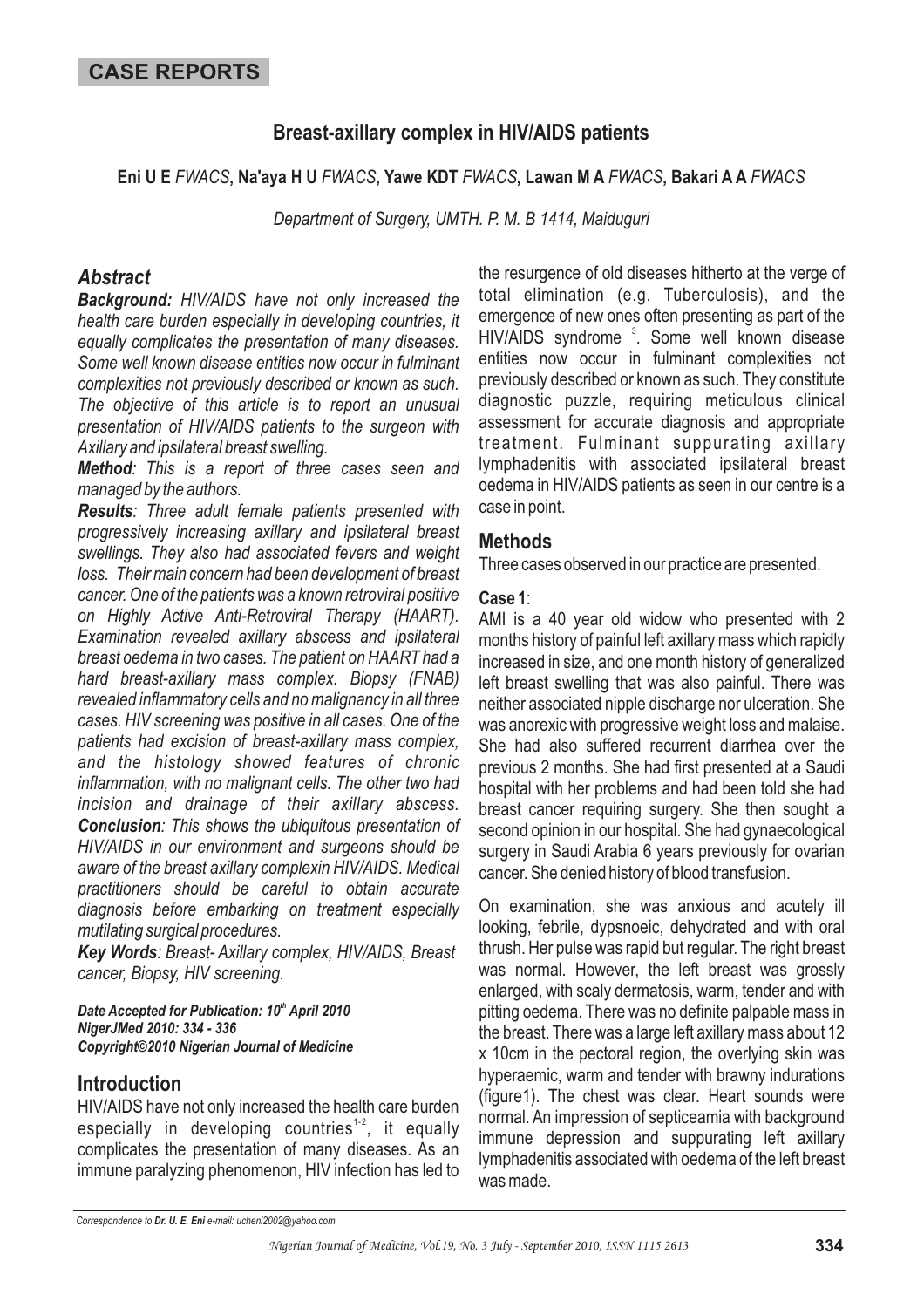Aspiration of the left axillary mass yielded frank pus. Biopsy (FNAB) of the breast swelling showed no malignant cells. PCV (17%) and WBC total (1.9x109/L) were low; the ESR (35mm/hr) was elevated. Electrolyte showed hypokalaemia (2.5 mmol/L), hyponatraemia (120mmol/L), Cl- 92mmol/L, low bicarbonate  $(15mmol/L)$ , hypocalcaemia  $(1.1mmol/L)$ , hypoalbuminaemia (18g/L), Urea 3.9mmol/L. Urinalysis was normal. Culture of pus aspirate yielded Staphylococcus aureus. Blood culture was negative for micro-organism. RVS and confirmatory tests were positive. The patient was rehydrated; electrolyte imbalance and anaemia were corrected. She had 3 units of blood transfused. Incision and drainage of the axillary abscess was done and patient received appropriate antibiotics according to sensitivity. However, the patient succumbed to septicemia on the 10th day of admission.

#### : **Case 2**

HST was a 30 year old housewife who presented with 3 weeks history of right axillary swelling associated with pain and 3 days history of ipsilateral breast swelling. There was associated high grade fever with chills and rigors. Fever had been recurrent, associated with progressive weight loss. She had no cough and her bowel habit was normal. There was no history of blood transfusion.

Examination showed a young woman in painful distress and febrile (temperature  $=39^{\circ}$ C), with some dehydration. She was anicteric and not pale. The left breast was normal. However, the right breast was grossly enlarged, warm and tender with pitting oedema. There was no definite palpable mass within the breast. There was an obvious ipsilateral axillary mass about 10x8cm, warm, tender and fluctuant. She was tachycardic. The chest was clinically clear.An impression of rightAxillary abscess with ipsilateral breast oedema and septiceamia was made. Aspiration of the axillary mass yielded frank pus. FNAB of the breast swelling yielded no malignant cells. The PCV was  $34\%$ , WBC total =  $10.2 \times 109$  /L; electrolytes showed Na+ 128mmol/L, K+ 3.0mmol/L, Cl - 90mmol/L, HCO-18mmol/L; urea 3.0mmol/L; urinalysis showed ketone +; ESR 130/hr. Mantoux test was negative. RVS and confirmatory tests were positive The blood culture showed no growth. The aspirate grew Staphylococcus aureus. She was re-hydrated and placed on appropriate antibiotics based on sensitivity. Incision and drainage of the axillary abscess was done. The wound healed and the breast swelling resolved. The patient was then referred to the infectious disease unit for further evaluation and management of retroviral infection (RVI).

#### **Case 3:**

HUU was a 57 year old widow. She was diagnosed RVI positive 3 years previously, and had been on HAART for 2 years. She presented with left axillary swelling for six months and ipsilateral breast swelling for two months. Initially painless, but later became painful in the axillary region. The axillary mass ruptured spontaneously and discharged pus three days prior to presentation to the surgical clinic. There was associated weight loss, anorexia and fever. There was neither cough nor drenching night sweat. There was no family history of breast disease. She was nulliparous. Her husband died thirty years previously of unknown disease. She was ten years post menopausal. There was no history of blood transfusion.

Examination showed a middle aged woman, chronically ill looking. Her vital signs were within normal. Her right breast was normal. Her left breast was grossly swollen, warm and tender, with pitting oedema. There was a definite mass in the axillary tail of the breast, extending to the axilla proper. The mass measured 10 x 8cm, hard in consistency. There was a 3 x2cm ulcer over the mass, with necrotic slough on the floor, discharging frank pus. There was a separate ipsilateral axillary node 6x4, tender, firm and mobile. An impression of chronic left breast abscess, to rule out inflammatory breast carcinoma was made. The swab culture yielded no bacterial growth; mantoux test was negative. Her Chest X-Ray was normal. CD4 count was 600 cells/ml. FNAB showed inflammatory cells. Excision biopsy of the mass as well as ipsilateral axillary lymph node showed chronic non-specific inflammation, with no evidence of malignancy. The wound healed satisfactorily and the patient discharged in 14 days to outpatient follow-up.

### **Discussion**

The three patients presented with suppurating axillary lymphadenitis and ipsilateral breast oedema. Their main concern had been the development of breast cancer, and one of them was indeed misdiagnosed elsewhere as carcinoma of the breast with metastasis to the axilla. The axilla is particularly prone to infection especially in the immune-compromised, with its rich hair follicles and sweat glands, in the presence of constant frictional movement and poor aeration. This infection may be life threatening especially when complicated by fatal septicaemia as in the first case. A study by Stein and colleagues showed that bacterial infections were the leading cause of death in HIV infected patients in Rhode Island over a two and half year period $4$ . Meticulous hygiene practice is therefore necessary and